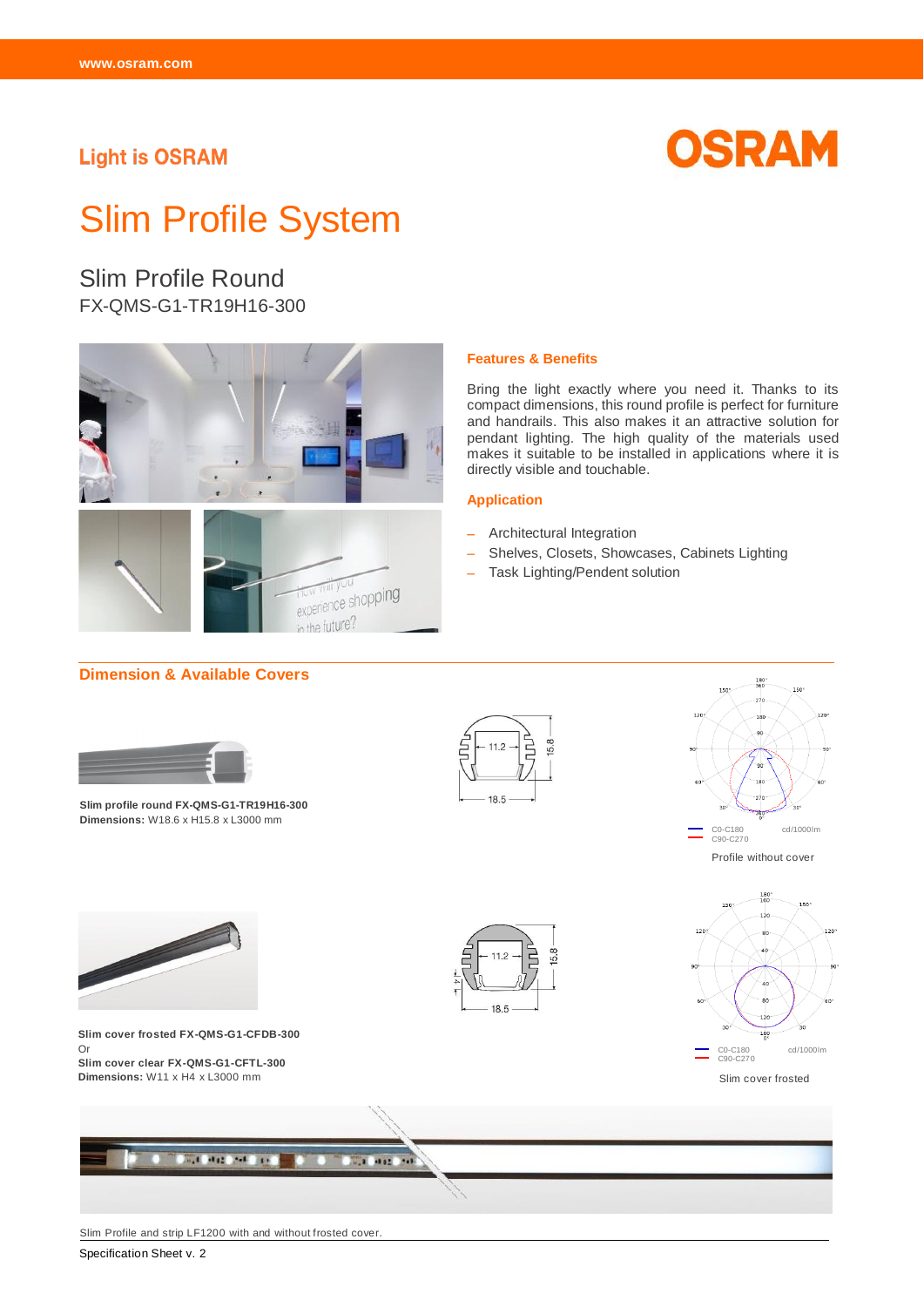## **Electrical & Output data**

|           | <b>Profile &amp; LED Strip Compatibility</b> |        |       |                          |                          |                          |                                    |                          |                          |  |  |  |
|-----------|----------------------------------------------|--------|-------|--------------------------|--------------------------|--------------------------|------------------------------------|--------------------------|--------------------------|--|--|--|
|           | <b>LED Strip White IP00</b>                  |        |       | <b>LF500</b>             | <b>LF800S</b>            | <b>LF1200</b>            | <b>LF2000</b>                      | <b>LF3000</b>            | <b>LF4000</b>            |  |  |  |
|           | <b>Color Temperature</b>                     |        |       |                          |                          |                          | Luminous Flux $(\text{Im/m})^{-1}$ |                          |                          |  |  |  |
|           | 820                                          | 2000 K | White | $\overline{\phantom{a}}$ | $\overline{\phantom{a}}$ | 700                      | 1155                               | 1750                     | $\overline{\phantom{a}}$ |  |  |  |
| $\bullet$ | 822                                          | 2200 K | White | 308                      | 518                      | ÷.                       | ×                                  |                          | $\overline{\phantom{a}}$ |  |  |  |
|           | 824                                          | 2400 K | White | $\sim$                   | $\overline{\phantom{a}}$ | 840                      | 1400                               | 2100                     | $\overline{\phantom{a}}$ |  |  |  |
| 0         | 825                                          | 2500 K | White | 336                      | 560                      | ÷.                       |                                    |                          | ٠                        |  |  |  |
|           | 827                                          | 2700 K | White | 336                      | 560                      | 840                      | 1400                               | 2100                     | 2625                     |  |  |  |
|           | 830                                          | 3000 K | White | 364                      | 560                      | 840                      | 1400                               | 2100                     | 2625                     |  |  |  |
|           | 835                                          | 3500 K | White | 364                      | 560                      | $\sim$                   | $\sim$                             |                          | $\overline{\phantom{a}}$ |  |  |  |
| C         | 840                                          | 4000 K | White | 364                      | 560                      | 840                      | 1400                               | 2100                     | 2695                     |  |  |  |
|           | 850                                          | 5000 K | White | $\sim$                   | $\overline{\phantom{a}}$ | 840                      | 1400                               | 2100                     | 2695                     |  |  |  |
|           | 865                                          | 6500 K | White | 364                      | 560                      | 840                      | 400                                | 2100                     | 2695                     |  |  |  |
|           | CRI 90 922                                   | 2200 K | White | 252                      | 385                      | $\sim$                   | $\sim$                             | $\sim$                   | $\overline{\phantom{a}}$ |  |  |  |
|           | CRI 90 927                                   | 2700 K | White | 280                      | 434                      | 770                      | 1260                               | 1890                     | ۰                        |  |  |  |
|           | CRI 90 930                                   | 3000 K | White | 280                      | 434                      | 840                      | 1400                               | 2100                     | $\overline{\phantom{a}}$ |  |  |  |
|           | CRI 90 935                                   | 3500 K | White | 308                      | 476                      | $\overline{\phantom{a}}$ |                                    |                          | ٠                        |  |  |  |
|           | CRI 90 940                                   | 4000 K | White | 308                      | 476                      | 840                      | 1400                               | 2100                     | $\overline{\phantom{a}}$ |  |  |  |
|           | CRI 90 965                                   | 6500 K | White | 308                      | 476                      | ÷.                       | $\overline{\phantom{a}}$           | $\overline{\phantom{a}}$ | ٠                        |  |  |  |

| <b>LED Strip Special White IP00</b> |                          |                    | <b>LF1200</b> | <b>LF1200</b> | <b>LF2000</b>        | <b>LF2000</b>            | <b>LF3000</b>            | LF3000                   | <b>LF3000</b>            |                          |  |  |  |
|-------------------------------------|--------------------------|--------------------|---------------|---------------|----------------------|--------------------------|--------------------------|--------------------------|--------------------------|--------------------------|--|--|--|
|                                     |                          |                    |               | <b>SW</b>     | <b>TW</b>            | <b>SW</b>                | <b>TW</b>                | <b>SW</b>                | $TW**$                   | <b>TWW</b>               |  |  |  |
|                                     | <b>Color Temperature</b> |                    |               |               | Luminous Flux (Im/m) |                          |                          |                          |                          |                          |  |  |  |
|                                     | CRI 90 930               | 3000 K             | White         | 840           | $\sim$               | 1400                     | $\overline{\phantom{a}}$ | 2100                     | $\overline{\phantom{a}}$ | $\sim$                   |  |  |  |
|                                     | CRI 90 940               | 4000 K             | White         | 840           | ۰                    | 1400                     | $\overline{\phantom{a}}$ | 2100                     | $\overline{\phantom{a}}$ | $\overline{\phantom{a}}$ |  |  |  |
|                                     | <b>TW</b>                | $2700 -$           | Dynamic       | $\sim$        | 840                  | $\overline{a}$           | 1400                     | $\overline{\phantom{a}}$ | 2100                     | $\overline{a}$           |  |  |  |
|                                     |                          | 6500K              | White         |               |                      |                          |                          |                          |                          |                          |  |  |  |
| $\bullet$                           | TWW                      | 2200/2500- Dynamic |               | ۰             |                      | $\overline{\phantom{a}}$ | $\overline{\phantom{a}}$ | . .                      |                          | 2100                     |  |  |  |
|                                     |                          | 6500 K             | White         |               |                      |                          |                          |                          | $\sim$                   |                          |  |  |  |

|           | <b>LED Strip Color IP00</b> |             |             | <b>LF05A2</b> | <b>LF200C</b>            | LF05CE | LF05CA2                  | LF700RGBW  | LF71300RGBW              |  |  |  |
|-----------|-----------------------------|-------------|-------------|---------------|--------------------------|--------|--------------------------|------------|--------------------------|--|--|--|
|           | Color Wave length           |             |             |               | Luminous Flux (Im/m)     |        |                          |            |                          |  |  |  |
|           | R                           | 625         | Red         | 84            | $\overline{\phantom{a}}$ | $\sim$ | $\sim$                   | $\sim$     | $\overline{a}$           |  |  |  |
|           | G                           | 525         | Green       | 126           | ۰                        | ٠.     | $\sim$                   | $\sim$     |                          |  |  |  |
|           | B                           | 467         | <b>Blue</b> | 56            | $\overline{\phantom{a}}$ | $\sim$ | $\sim$                   | $\sim$     | $\sim$                   |  |  |  |
|           |                             | 587         | Yellow      | 77            | ۰                        | . .    | $\sim$                   | <b>100</b> | $\sim$                   |  |  |  |
|           | $\circ$                     | 602         | Orange      | 91            | $\overline{\phantom{a}}$ | $\sim$ | $\sim$                   | $\sim$     | $\sim$                   |  |  |  |
| $\bullet$ | <b>RGB</b>                  | <b>RGB</b>  | <b>RGB</b>  |               | 146                      | 126    | 329                      |            | $\overline{\phantom{a}}$ |  |  |  |
| $\bullet$ | <b>RGBW</b>                 | <b>RGBW</b> | <b>RGBW</b> | $\sim$        | $\overline{\phantom{a}}$ | $\sim$ | $\overline{\phantom{a}}$ | 488*       | $905*$                   |  |  |  |

\*Both channels RGB and White on

|                          | <b>Profile &amp; LED Strip Compatibility</b> |        |       |                          |                          |                          |                             |                             |                          |                             |                          |                          |
|--------------------------|----------------------------------------------|--------|-------|--------------------------|--------------------------|--------------------------|-----------------------------|-----------------------------|--------------------------|-----------------------------|--------------------------|--------------------------|
|                          | <b>LED Strip White IP67</b>                  |        |       | <b>LFP500</b>            | <b>LFP800S</b>           | <b>LFP800</b>            | <b>LFP1200</b>              | <b>LFP1200</b><br><b>SW</b> | <b>LFP2000</b>           | <b>LFP2000</b><br><b>SW</b> | LFP3000**                | <b>LFP3000</b><br>$SW**$ |
| <b>Color Temperature</b> |                                              |        |       |                          |                          |                          | Luminous Flux $(lm/m)^{-1}$ |                             |                          |                             |                          |                          |
|                          | 824                                          | 2400 K | White | $\overline{a}$           | $\overline{\phantom{a}}$ | 560                      | 770                         | $\overline{\phantom{a}}$    | 1260                     | $\overline{\phantom{a}}$    | 1960                     | $\sim$                   |
|                          | 827                                          | 2700 K | White | 308                      | 518                      | 560                      | 805                         | ٠                           | 1330                     |                             | 2100                     | ٠                        |
|                          | 830                                          | 3000 K | White | 336                      | 560                      | $\overline{\phantom{a}}$ | 840                         | $\overline{\phantom{a}}$    | 1330                     | $\overline{\phantom{a}}$    | 2100                     | $\overline{\phantom{a}}$ |
|                          | 835                                          | 3500 K | White | 336                      | 560                      | $\sim$                   | $\overline{\phantom{a}}$    | ٠                           | ٠                        | ٠                           | ٠                        | ٠                        |
|                          | 840                                          | 4000 K | White | 364                      | 560                      | $\overline{\phantom{a}}$ | 840                         | $\overline{a}$              | 1330                     | $\sim$                      | 2100                     | $\sim$                   |
|                          | 860                                          | 6000 K | White | $\sim$                   | $\overline{\phantom{a}}$ | ٠                        | 770                         | ۰                           | 1260                     | ٠                           | 1960                     |                          |
|                          | 865                                          | 6500 K | White | 364                      | 560                      | $\overline{\phantom{a}}$ | $\overline{\phantom{a}}$    | $\overline{a}$              | $\overline{\phantom{a}}$ | ٠                           | $\overline{\phantom{a}}$ | $\sim$                   |
|                          | CRI 90 927                                   | 2700 K | White | 252                      | 385                      | ۰                        | $\overline{\phantom{a}}$    | ٠                           | ۰                        | ۰                           | ٠.                       | ۰                        |
|                          | CRI 90 930                                   | 3000 K | White | $\overline{\phantom{a}}$ | $\overline{\phantom{a}}$ | $\overline{\phantom{a}}$ | 770                         | $\overline{\phantom{a}}$    | 1260                     | $\overline{\phantom{a}}$    | 1995                     | $\overline{\phantom{a}}$ |
|                          | CRI 90 935                                   | 3500 K | White | 280                      | 434                      | ۰                        | $\overline{\phantom{a}}$    | $\blacksquare$              | ٠                        | ٠                           | ٠                        | ۰                        |
|                          | CRI 90 940                                   | 4000 K | White | 280                      | 434                      | $\overline{\phantom{a}}$ | 840                         | 840                         | 1330                     | 1260                        | 2100                     | 1960                     |
|                          | <b>CRI 90 960</b>                            | 5800 K | White | $\overline{\phantom{a}}$ | $\overline{\phantom{a}}$ | ٠                        | 840                         | $\blacksquare$              | 1330                     | ٠                           | 2100                     | $\overline{\phantom{a}}$ |
|                          | <b>CRI 90 965</b>                            | 6500 K | White | 280                      | 476                      | ٠                        |                             | $\overline{a}$              |                          | $\overline{\phantom{a}}$    |                          | $\overline{\phantom{a}}$ |

|           | <b>LED Strip Color IP67</b> |            |             | $LFO5A-B3-P$ | LF05CA-P                          |        |     |  |  |  |  |
|-----------|-----------------------------|------------|-------------|--------------|-----------------------------------|--------|-----|--|--|--|--|
|           | Color Wave length           |            |             |              | Luminous Flux (lm/m) <sup>1</sup> |        |     |  |  |  |  |
|           |                             | 467        | <b>Blue</b> | 56           |                                   | $\sim$ |     |  |  |  |  |
| $\bullet$ | <b>RGB</b>                  | <b>RGB</b> | <b>RGB</b>  |              | 146                               | 126    | 305 |  |  |  |  |

<sup>1</sup> Luminous flux comprehensive of the track's efficiency without cover (Light Output Ratio 70%).  **Note:** -39% luminous flux with frosted cover and -10 % with clear cover (estimated value).

\*\* Only surface mounting allowed.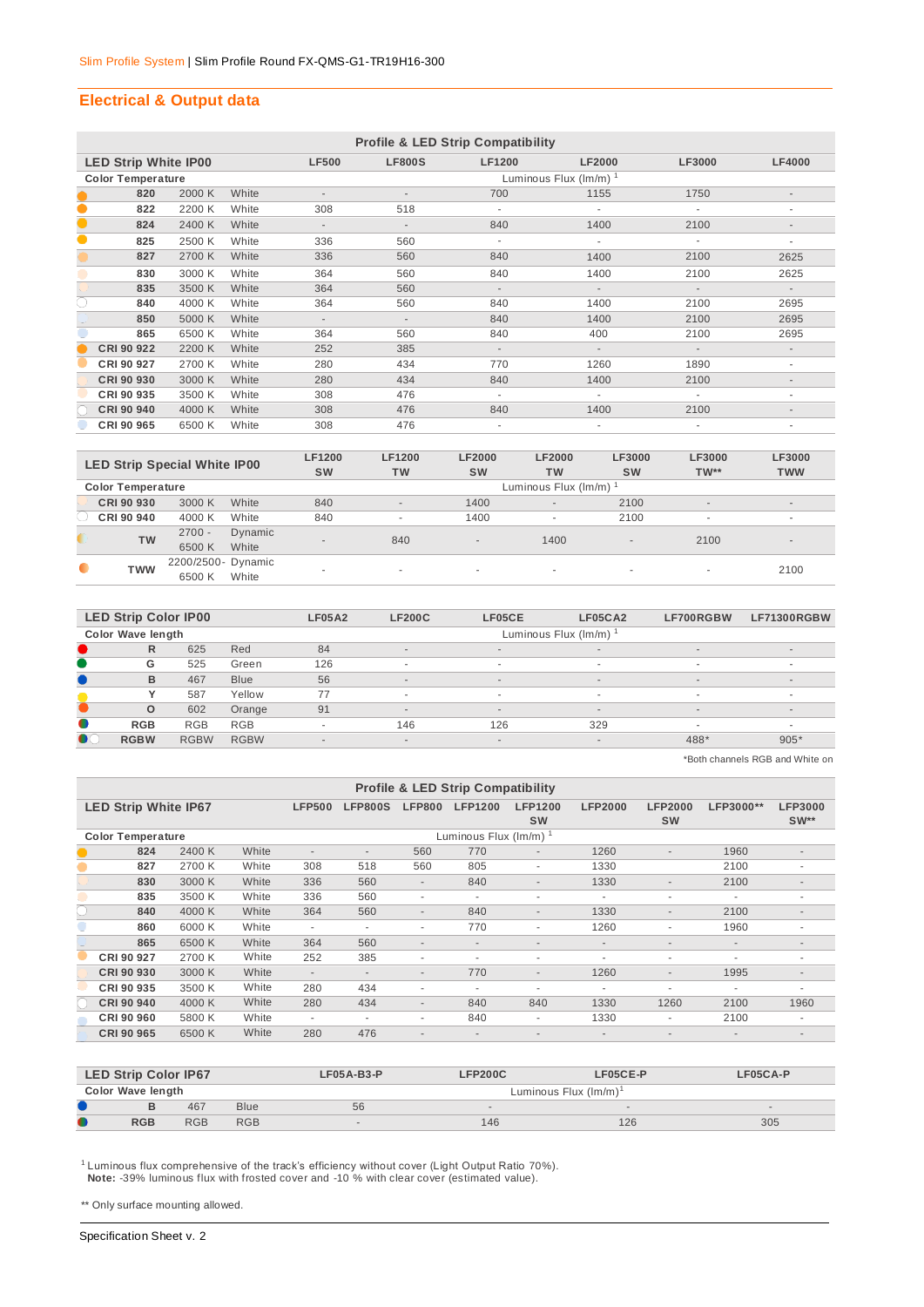## **Thermal compatibility**

| IP00 LED strip |                           | White & Special White         |                                             |                                             |                                      |                                | <b>Tunable White</b> |                            |           |                             | Color                                               |                             |                       |
|----------------|---------------------------|-------------------------------|---------------------------------------------|---------------------------------------------|--------------------------------------|--------------------------------|----------------------|----------------------------|-----------|-----------------------------|-----------------------------------------------------|-----------------------------|-----------------------|
|                |                           | <b>LF500</b><br><b>LF800S</b> | <b>LF1200</b><br><b>LF1200</b><br><b>SW</b> | <b>LF2000</b><br><b>LF2000</b><br><b>SW</b> | LF3000<br><b>LF3000</b><br><b>SW</b> | <b>LF4000</b>                  | TW                   | LF1200 LF2000 LF3000<br>ТW | <b>TW</b> | <b>LF3000</b><br><b>TWW</b> | <b>LF05A2</b><br>LF05CA2<br>LF05CE<br><b>LF200C</b> | <b>LF700</b><br><b>RGBW</b> | LF1300<br><b>RGBW</b> |
|                | <b>Mounting condition</b> |                               |                                             |                                             |                                      | Maximum Ambient Temperature °C |                      |                            |           |                             |                                                     |                             |                       |
| <b>MARINE</b>  | Surface mounting          | 50                            | 50                                          | 50                                          | 30                                   | 30                             | 50                   | 50                         | 30        | 30                          | 50                                                  | 50                          | 45                    |
| mann           | Recessed mounting         | 50                            | 50                                          | 37                                          | 27                                   | 27                             | 50                   | 35                         | $\sim$    | 25                          | 50                                                  | 50                          | 40                    |

| IP67 LED strip                 |                           |                                 | Color                                               |                                    |                             |                                       |          |  |  |  |
|--------------------------------|---------------------------|---------------------------------|-----------------------------------------------------|------------------------------------|-----------------------------|---------------------------------------|----------|--|--|--|
|                                |                           | <b>LFP500</b><br><b>LFP800S</b> | <b>LFP800</b><br><b>LFP1200</b><br><b>LFP1200SW</b> | <b>LFP2000</b><br><b>LFP2000SW</b> | LFP3000<br><b>LFP3000SW</b> | LF05A-P<br>LF05CE-P<br><b>LFP200C</b> | LF05CA-P |  |  |  |
|                                | <b>Mounting condition</b> | Maximum Ambient Temperature °C  |                                                     |                                    |                             |                                       |          |  |  |  |
| <b>MARCHA</b>                  | Surface mounting          | 50                              | 50                                                  | 40                                 | 27                          | 50                                    | 40       |  |  |  |
| 111111111<br>Recessed mounting |                           | 50                              | 50                                                  | 35                                 |                             | 50                                    | 35       |  |  |  |

The tables report the maximum recommended ambient temperature for the Slim Profile round in combination with IP00 and IP67 LED strips in case of surface or recessed mounting condition. In these conditions the expected Tc of LED strip is the maximum allowed. **Note:** the table is for application evaluation only; always ensure that Tc do not exceed the maximum allowed value.

For further information contact our support service at flex-support@osram.com

# **Visibility of LED spots**

| IP00 LED strip                             | White & Special White<br>Color<br><b>Tunable White</b> |               |                                                 |                                                       |                                                                                                             |                                                     |  |                      |
|--------------------------------------------|--------------------------------------------------------|---------------|-------------------------------------------------|-------------------------------------------------------|-------------------------------------------------------------------------------------------------------------|-----------------------------------------------------|--|----------------------|
| <b>Covers</b>                              | <b>LF500</b>                                           | <b>LF800S</b> | <b>LF1200</b><br><b>LF2000</b><br><b>LF3000</b> | <b>LF1200SW</b><br><b>LF2000SW</b><br><b>LF3000SW</b> | <b>LF1200TW</b><br><b>LF2000TW</b><br><b>LF3000TW</b><br><b>LF3000TWW</b><br>Maximum Ambient Temperature °C | <b>LF05A2</b><br>LF05CA2<br>LF05CE<br><b>LF200C</b> |  | LF700RGBW LF1300RGBW |
|                                            |                                                        |               |                                                 |                                                       |                                                                                                             |                                                     |  |                      |
| <b>Frosted cover</b><br>FX-QMS-G1-CFDB-300 |                                                        |               |                                                 |                                                       |                                                                                                             | $\bullet$                                           |  |                      |
| <b>Clear Cover</b><br>FX-QMS-G1-CFTL-300   |                                                        | ٠             | ٠                                               | ٠                                                     |                                                                                                             |                                                     |  |                      |

| IP67 LED strip                             |               |                | White & Special White                              |                                                          |                                        | Color   |
|--------------------------------------------|---------------|----------------|----------------------------------------------------|----------------------------------------------------------|----------------------------------------|---------|
|                                            | <b>LFP500</b> | <b>LFP800S</b> | <b>LFP1200</b><br><b>LFP2000</b><br><b>LFP3000</b> | <b>LFP1200SW</b><br><b>LFP2000SW</b><br><b>LFP3000SW</b> | LF05CA-P<br>LF05CE-P<br><b>LFP200C</b> | LF05A-P |
| <b>Covers</b>                              |               |                |                                                    | Maximum Ambient Temperature °C                           |                                        |         |
| <b>Frosted cover</b><br>FX-QMS-G1-CFDB-300 |               |                |                                                    |                                                          |                                        |         |
| <b>Clear Cover</b><br>FX-QMS-G1-CFTL-300   | $\bullet$     | ●              |                                                    | $\bullet$                                                | $\bullet$                              |         |

LINEARlight FLEX® LED strips in system combination with profiles and covers – Visibility of LED spots

Front view from observing point < 1.5m,<br>size: not to scale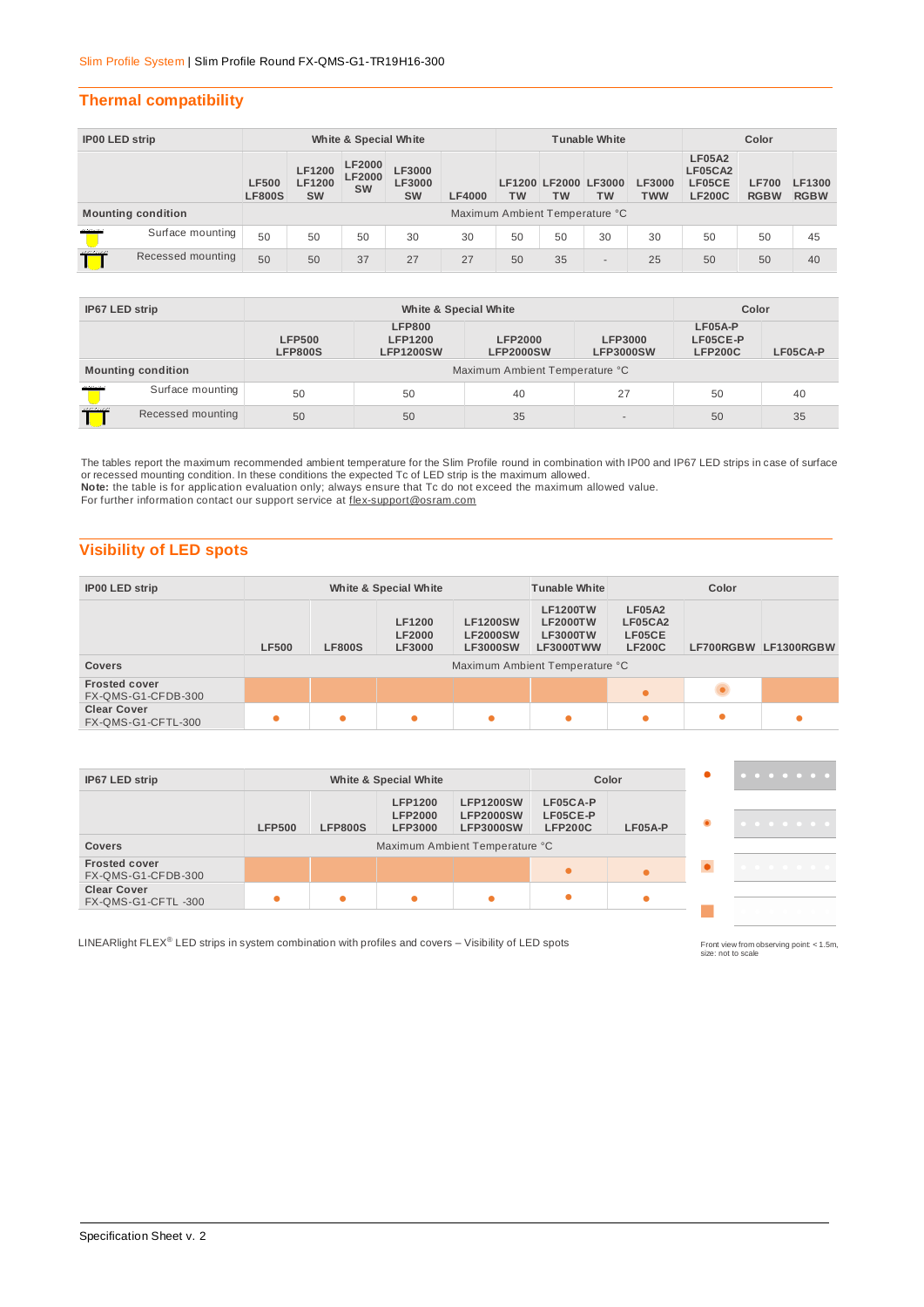### **Technical drawings**



| <b>Product Code</b>                            | <b>Description</b> | <b>Product Number</b><br>(EAN10) | <b>Dimensions</b><br>(length x width x height) | <b>EAN Package content</b>                                                  |
|------------------------------------------------|--------------------|----------------------------------|------------------------------------------------|-----------------------------------------------------------------------------|
| FX-QMS-G1-TR19H16-300                          | Slim Profile round | 4052899449008                    | 3000 x 18.5 x 15.8 mm                          | 1x Profile                                                                  |
| FX-QMS-G1-CFTL-300                             | Slim cover clear   | 4052899999749                    | $3000 \times 12 \times 4$ mm                   | 1x Cover                                                                    |
| FX-QMS-G1-CFDB-300                             | Slim cover frosted | 4052899446991                    | $3000 \times 11 \times 4$ mm                   | 1x Cover                                                                    |
| <b>FX-QMS-G1-BMZI-DIV1</b>                     | Mounting bracket   | 4052899446861                    | $17 \times 20 \times 9.5$ mm                   | 40x Mounting bracket                                                        |
| FX-QMS-G1-EFGP-TR19H16                         | End cap            | 4052899999985                    | $18 \times 16 \times 9$ mm                     | 40x End cap                                                                 |
| FX-QMS-G1-EFGH-TR19H16                         | End cap with hole  | 4052899999909                    | $18 \times 16 \times 9$ mm                     | 40x End cap with hole                                                       |
| <b>FX-QMS-G1-TR19H16-</b><br><b>PENDANTKIT</b> | Kit for pendant    | 4052899600034                    | $\overline{\phantom{a}}$                       | 2x Electricity endcap<br>2x Steel cable (3m each)<br>2x Conductive fastener |



For further information please write to <u>flex-support@osram.com</u><br>or consult our Flex Configurator at <u>www.osram.com/flex-configurator</u>

**FX-QMS-G1-CFDB-300**